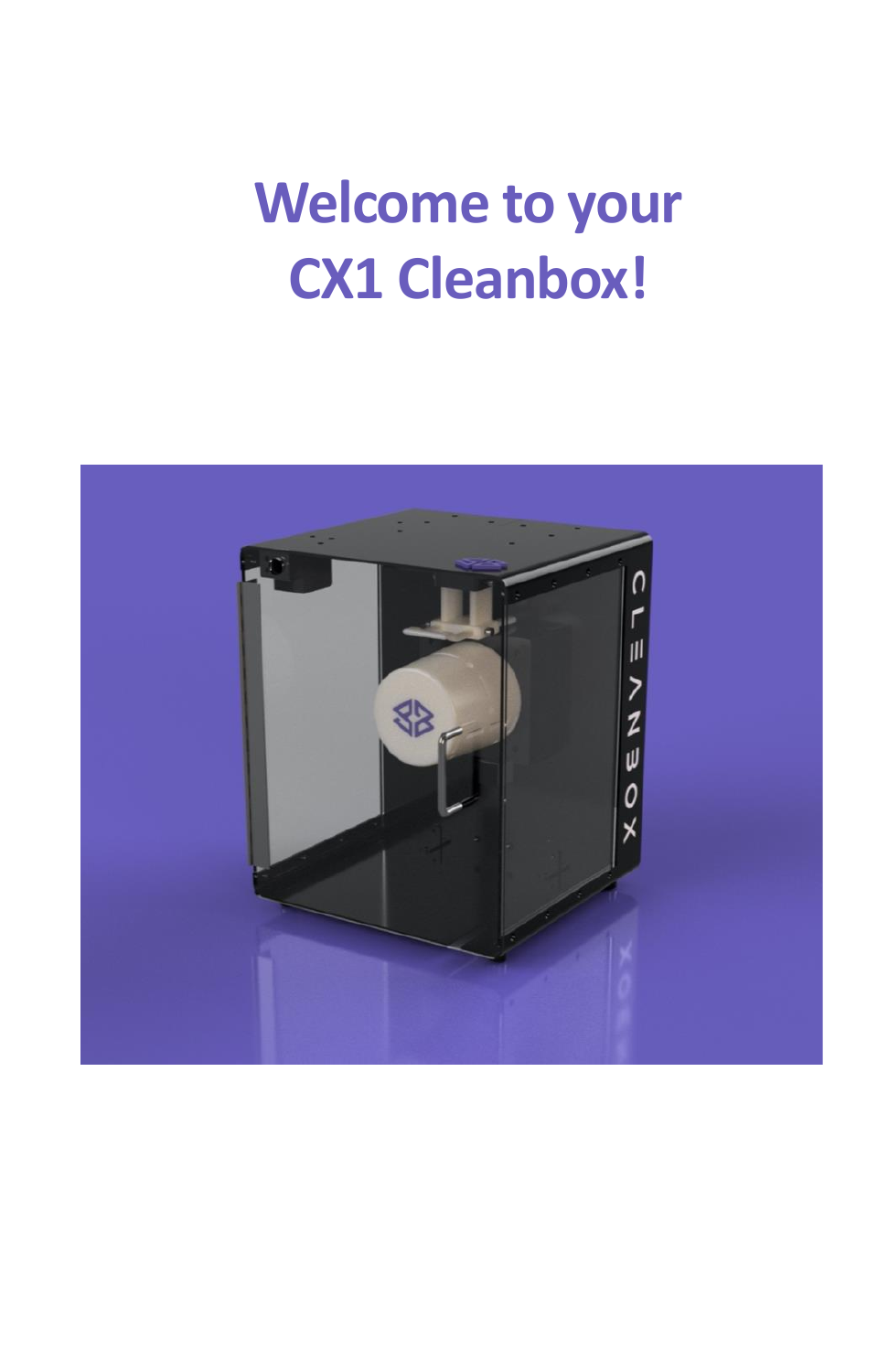# **Welcome!**

Welcome to your new CX1 Cleanbox disinfection and drying system for use with VR and AR headsets.

We congratulate you on your decision to keep your guests and employees clean and safe by utilizing an environmentally-green product that generates no waste while also consuming very little power.

The CX1 has been designed to not only effectively eliminate bacteria, viruses and fungi from the headsets at your venue, but also to dry all sweat, body oil and other fluids from those headsets so that your guests are never subjected to those unsavory conditions.

We've also engineered the CX1 to enhance your venue with a high-tech appearance, as well as ambient RGB lighting that changes as the cycle progresses so your guests can see the cleaning cycle in process so they are assured that your venue is caring for their well-being.

Thank you for purchasing this Cleanbox product. We hope that you and your venue will be rewarded with greater guest satisfaction and security and the increased revenue that their happiness will generate through word-of-mouth enthusiasm.

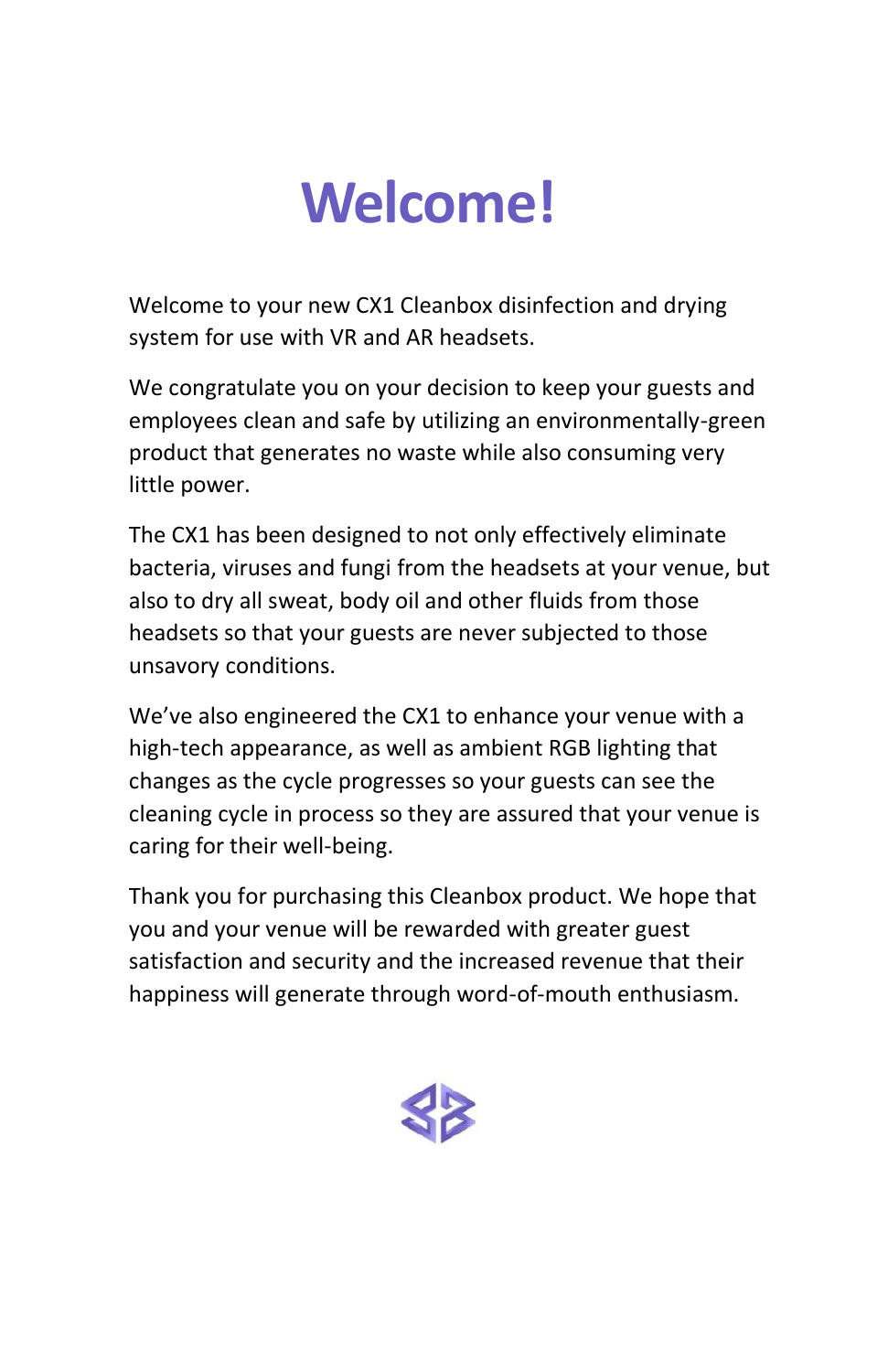# **Table of Contents**

| Supplier's Declaration of Conformity 18 |  |
|-----------------------------------------|--|
|                                         |  |

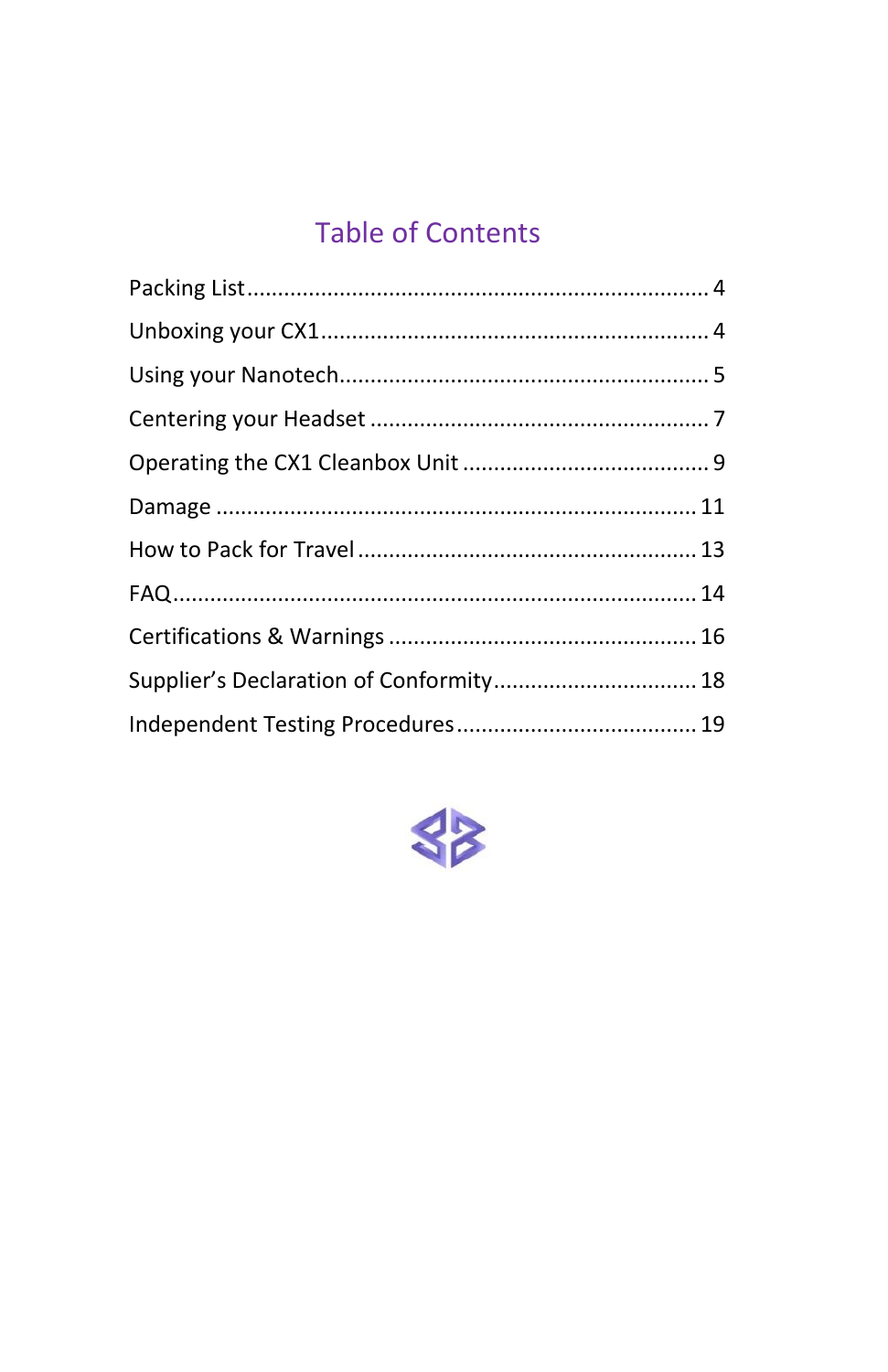# **Packing List**

- <span id="page-3-0"></span>The CX1 Cleanbox unit
- Power cord
	- o The included cord is appropriate for the country to which the unit was initially delivered.
- Fabric nanotech fluid in spray bottle, 2 oz.
- One microfiber cloth

<span id="page-3-1"></span>

# **Unboxing your CX1**

- 1) Remove the power cord and nano bottle from the foam packing at the top of the unit.
- 2) Remove the literature packet from the top of the unit.
- 3) Remove the top foam insert. Discard.
- 4) Lift the CX1 from the box.

You have successfully unboxed your CX1 unit!

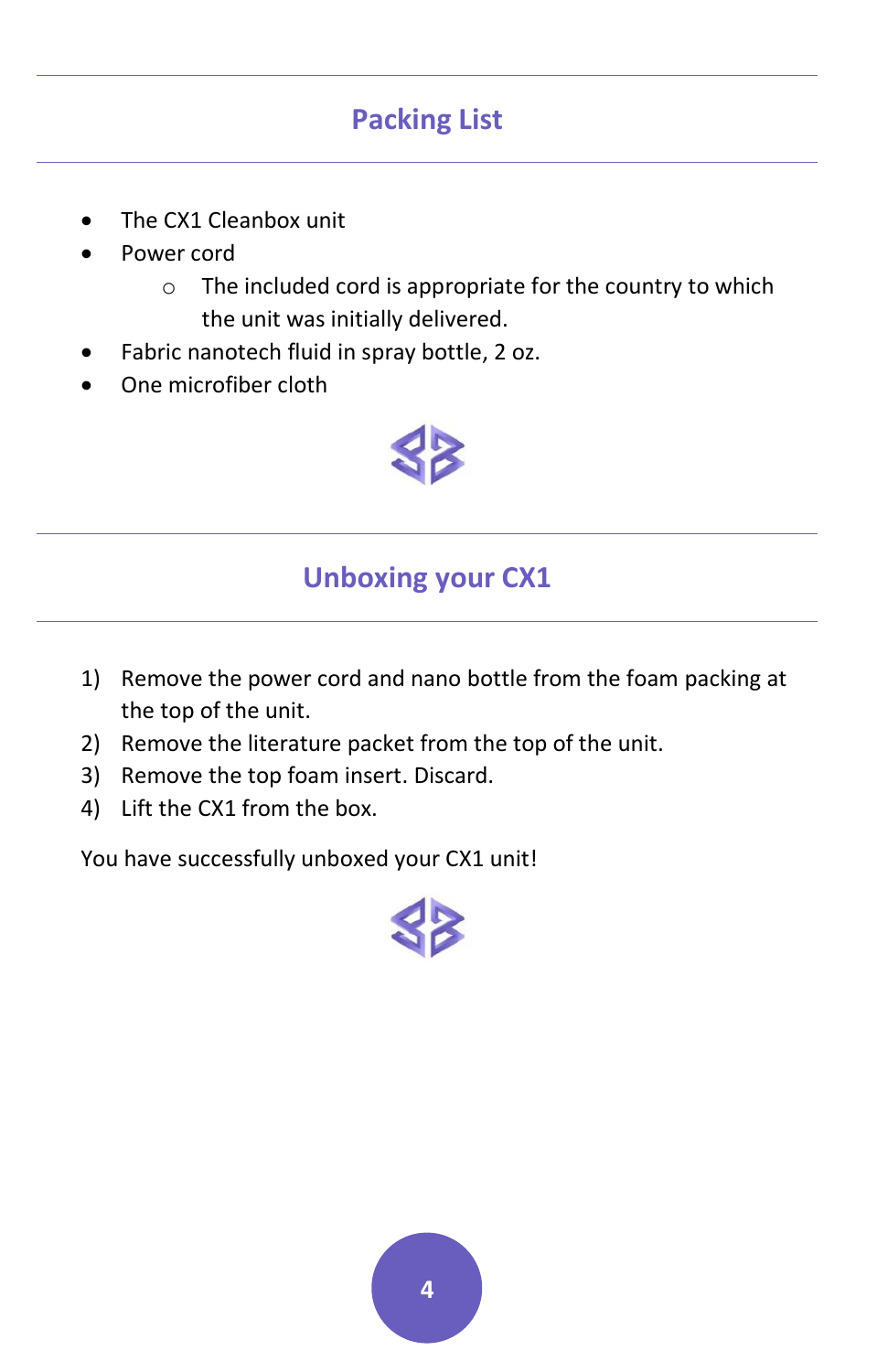# **Using your Nanotech**

<span id="page-4-0"></span>Your unit comes with enough of the nanotech fluids to keep your headset protected for more than a year. They make the interior surfaces of your headset(s) hydrophobic so that liquids and body oils will not penetrate the surface materials, making it very easy for the accelerated air system in the CX1 to dry those surfaces and remove any dried detritus left behind.

To prepare your headset for use, follow these simple steps:

- 1) If your headset has already been under heavy use, clean it thoroughly, getting the surfaces as free from dirt and grime as possible.
- 2) Use the "Velcro and Fabric" spray:
	- a. Spray any cloth, foam rubber or Velcro areas on your headset. Saturate thoroughly.
	- b. Let it dry until the surfaces are dry to the touch anywhere from 30 to 120 minutes, depending on how heavily you applied the textile coating. Overnight is even better.
- 3) Your headset is ready for use as soon as it is dry to the touch, but the nanotech coatings will continue to mature until 24 hours have passed. At that point, your headset will be completely protected with coatings that should last for many months.
- 4) You do not need to reapply for a long time. If you put a drop of water on the surface and it beads up and doesn't soak in, then the nano is still working and there is no need to reapply!
- 5) Your starter bottle of nano should be more than enough to prepare at least 10 headsets.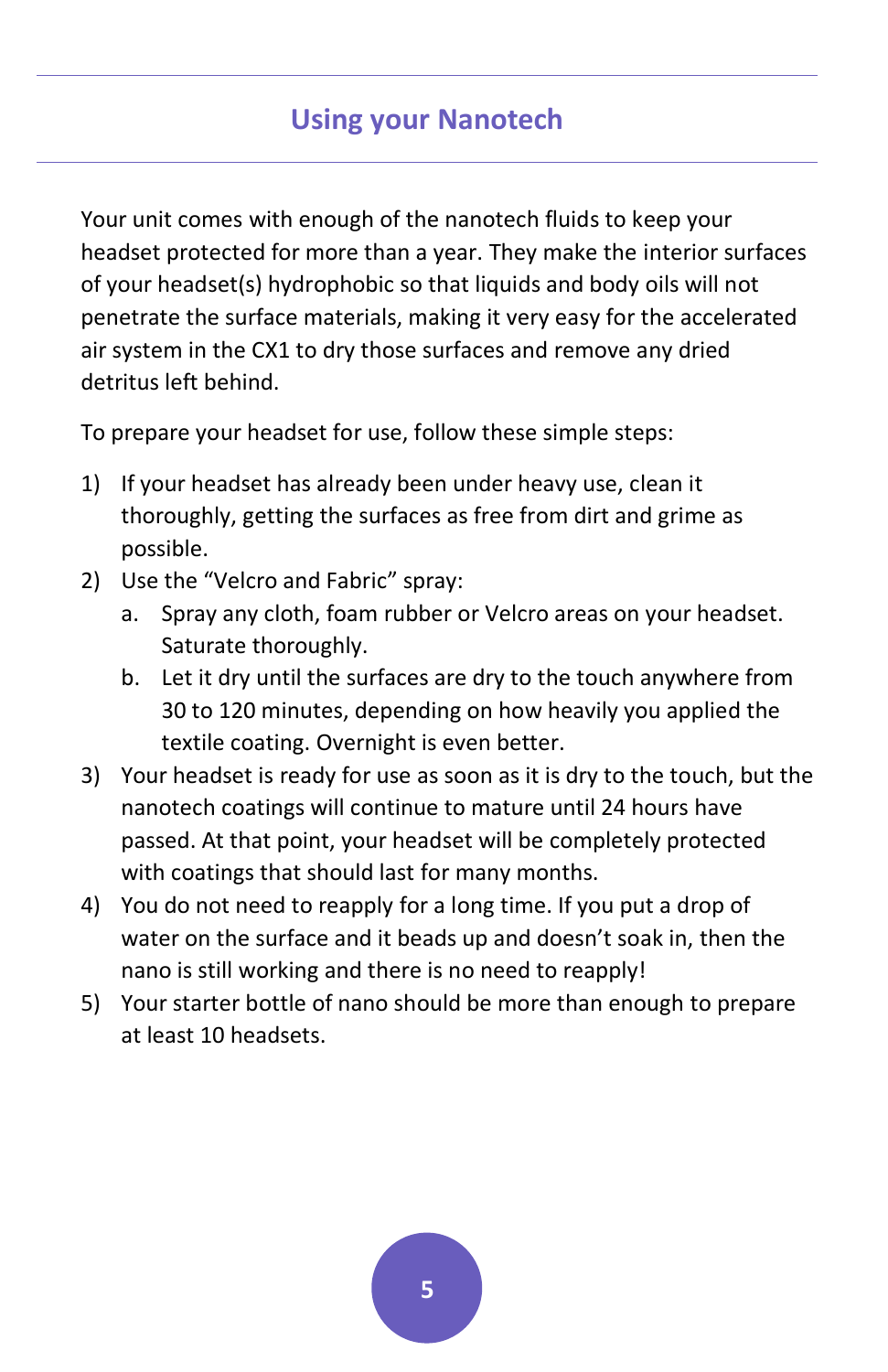If some very sticky material (like makeup or candy) comes in contact with the surface, you can usually use a dry microfiber cloth to clean the surface.

The general rule of thumb is: Wipe your headsets down with dry microfiber cloths daily or anytime you notice anything on a surface.

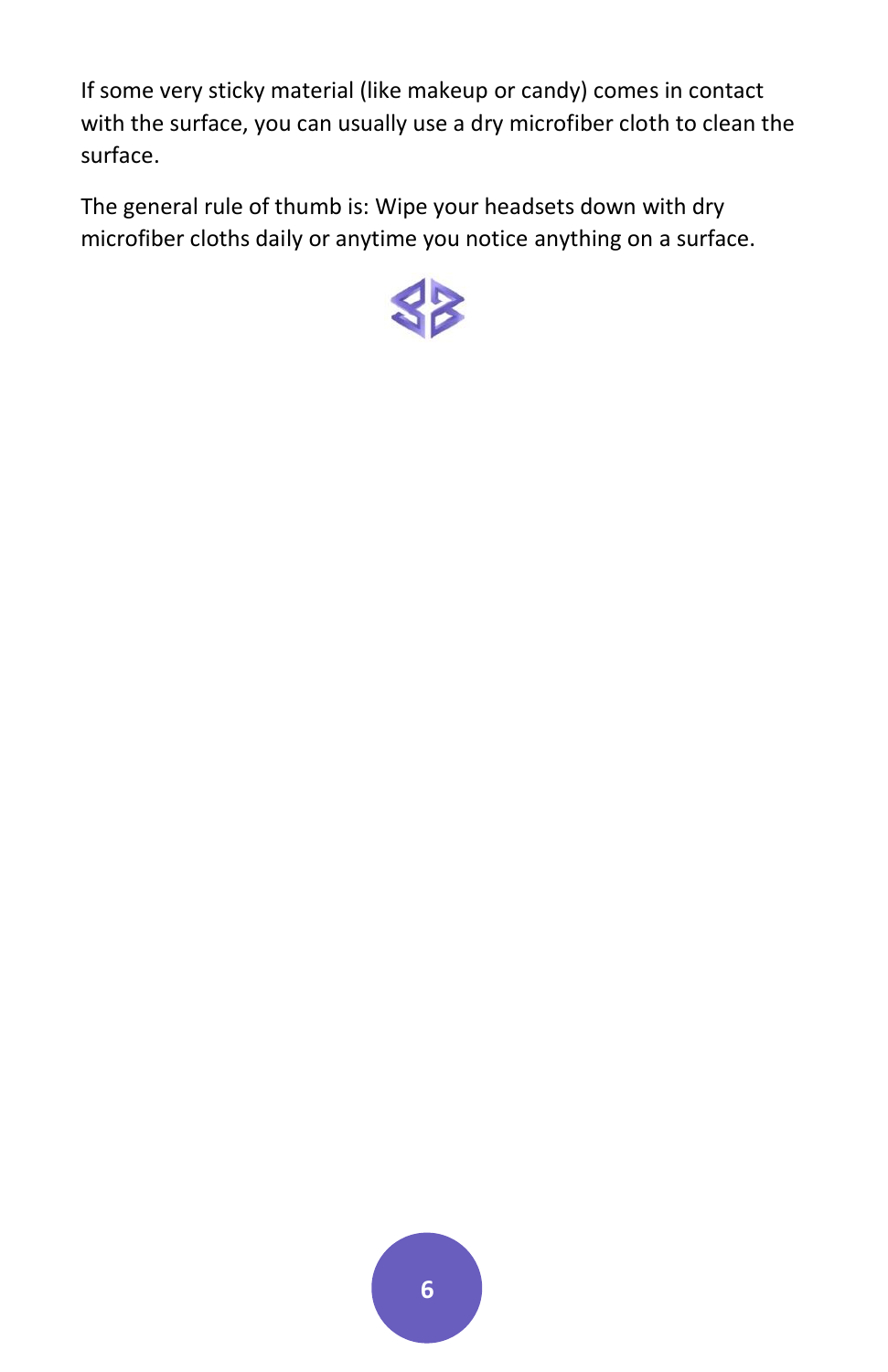## **Centering your Headset**

<span id="page-6-0"></span>There are many different sizes and shapes of VR/AR headsets available currently. To accommodate them, we created an adjustable visor hanger so that you can easily adjust the up/down and front/back positions of your headset in relation to the UVC cone. This allows the lights to shine on the most important surfaces to disinfect and ensures that the air jets are hitting the most important surfaces to dry.

The adjustments are simple.

- 1) Center your visor properly: Be sure that the visor hangs properly around the UVC cone.
	- a. When looking from the front, the headset should be centered both left/right and up/down.
	- b. To adjust the up/down centering, loosen the top two thumbscrews on the visor hanger and move the hanger until the visor is centered. Then tighten the thumbscrews to retain that position.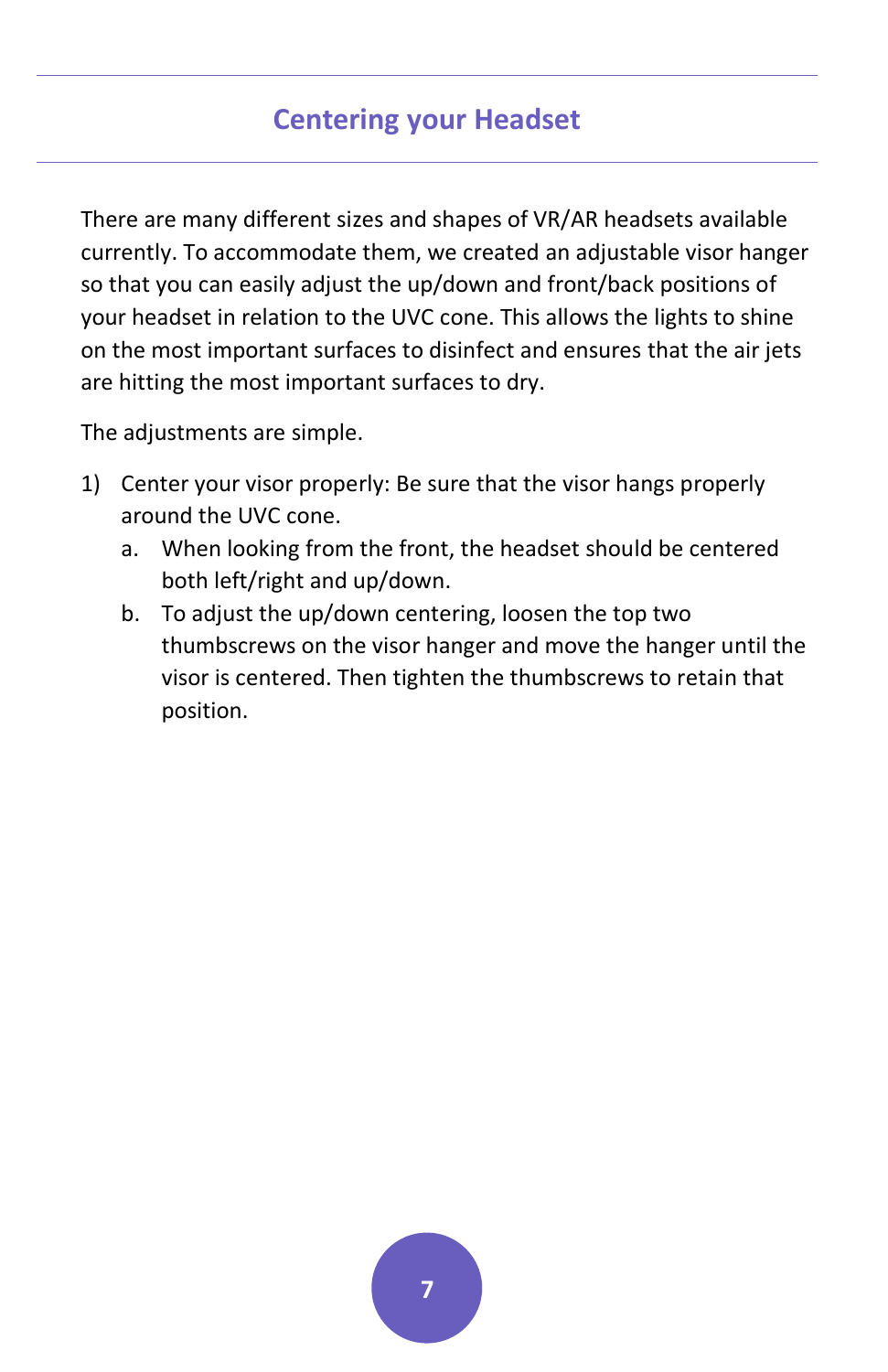

c. When looking from the side, the visor should hang so that the edges of the visor are centered between the front and back edges of the white cone area.

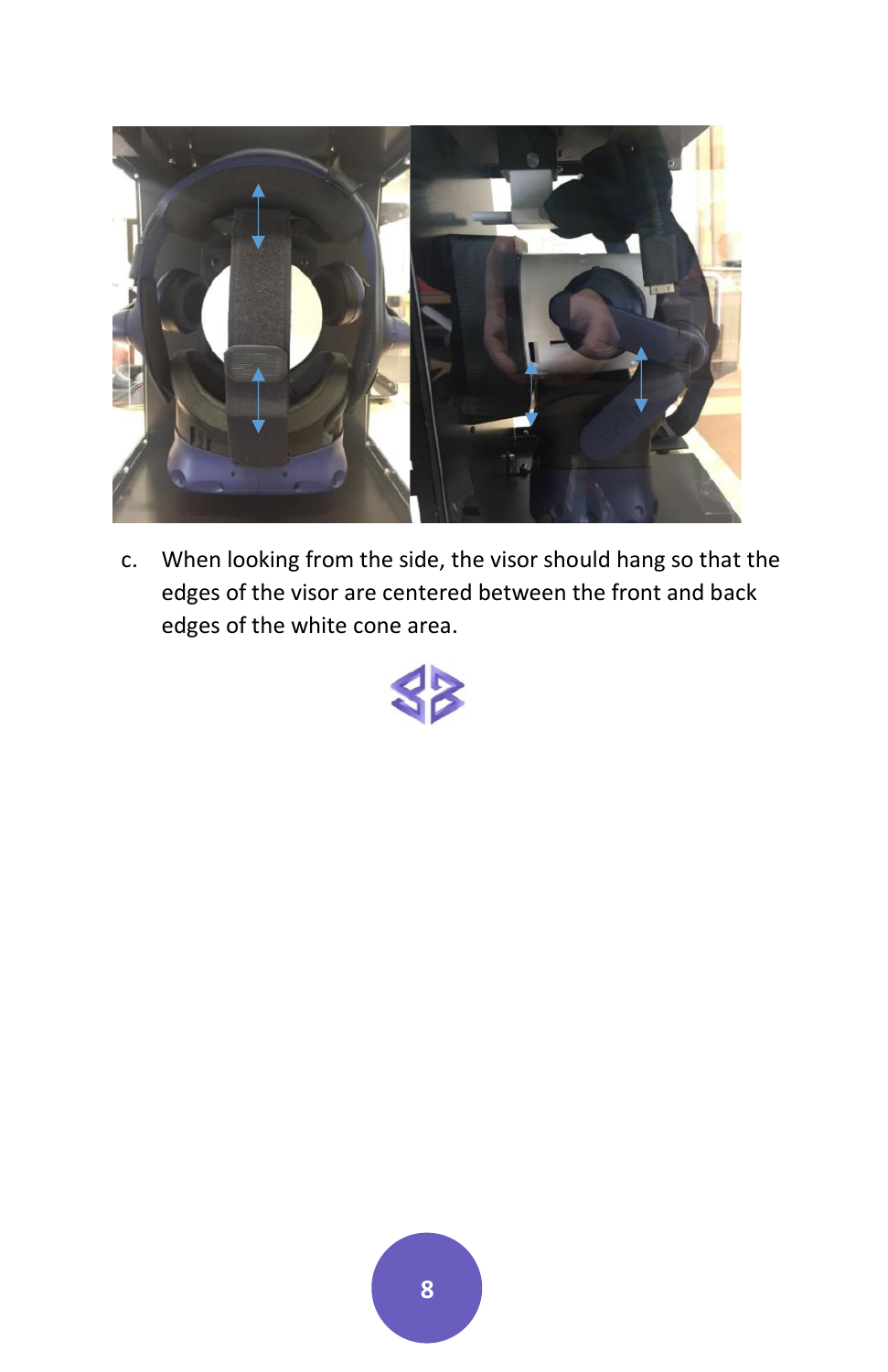# **Operating the CX1 Cleanbox Unit**

<span id="page-8-0"></span>The CX1 is simple to use. Open the door, hang the headset on the hook, close the door, and push the silver button. However, detailed instructions are included below to fully explain what is happening at each step and in case you have questions.

- 1) Turn on the power to the unit by toggling the switch on the back of the CX1 to the "-"position. (The "o" position on that switch is the "off" position.)
- 2) Open the front door. There is a magnetic catch to ensure the door closes firmly.
- 3) Turn the headset to be cleaned so the rear of the headband is pointing upward.
- 4) Hang the headband on the Visor Hanger inside the CX1. Center the strap so that the lens unit hangs straight below the central Halo of the unit.
- 5) If your headset is tethered, be sure the cable tracks down through the cable notch in the bottom of the CX1 so that the door closes properly over it.



- 6) Close the door.
- 7) There is a green light lit showing through the front door of the unit. There is a silver button next to that green light. Push that silver

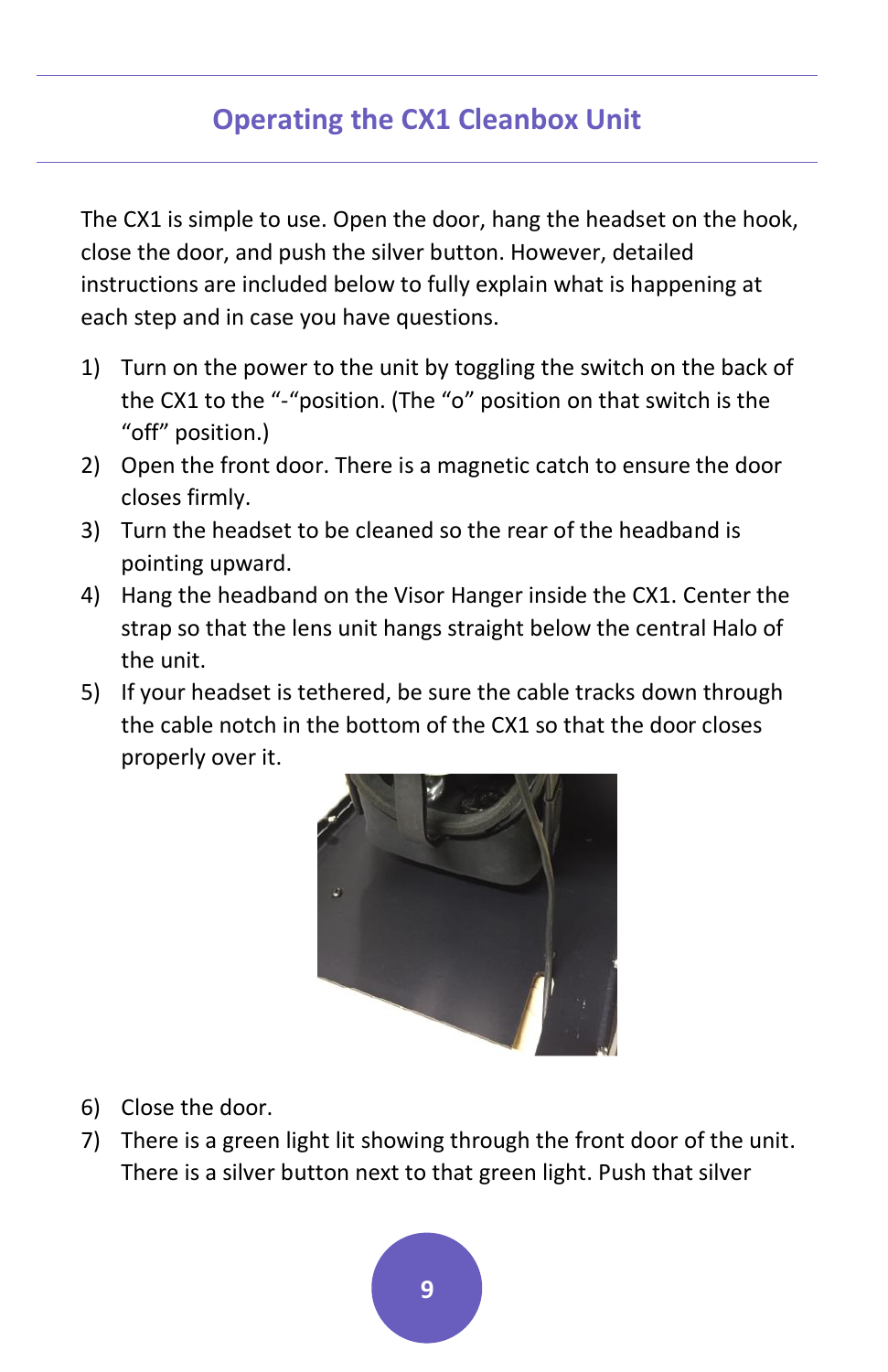#### button. (This is known as the "activation button".)



- 8) The cleaning cycle is now engaged. For 60 seconds, the following will occur:
	- a. The green light on top of the box goes out and a red one activates. This shows you that the cleaning cycle is in progress.
	- b. The accelerated air system runs for the entire 60 seconds, moving high-velocity air across all surfaces of the headset that need to be dried.
	- c. The UVC lights bathe the interior of your headset completely, corrupting the DNA of any viruses and bacteria there so they cannot replicate, making them unable to cause harm.
	- d. Ambient RGB lights turn from deep purple to a clean blue over the course of the cycle so that your guests have visual indication that the cycle is progressing.
- 9) After 60 seconds, the red light showing through the front door of the CX1 extinguishes and the green one is relit. The cycle is now complete.
- 10) Remove the headset from the CX1, which is now completely disinfected and dried for the next guest.



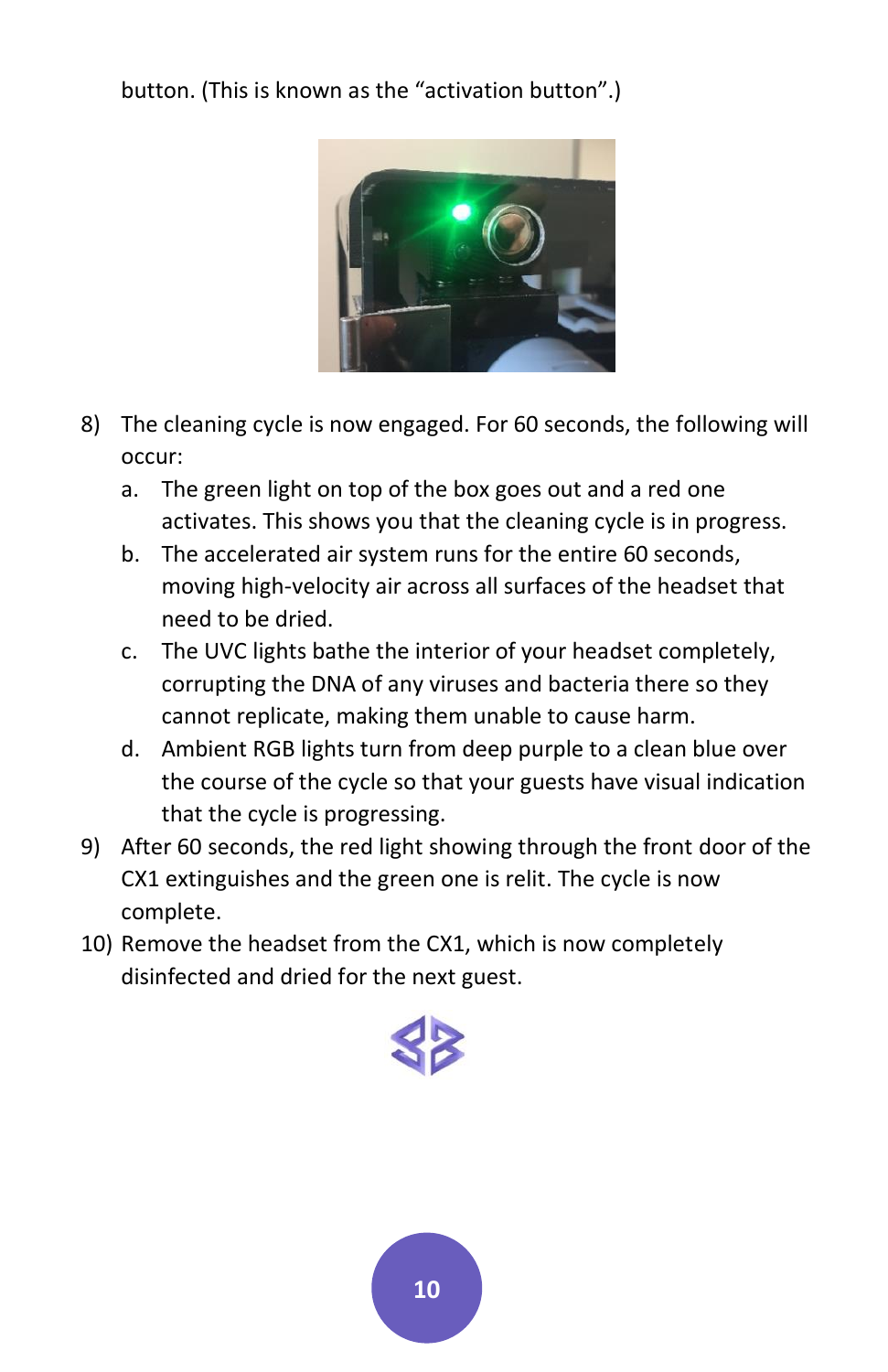## **Damage**

<span id="page-10-0"></span>Sometimes, despite the best precautions, damage happens.

Here's what to do when things go wrong.

#### **Damage During Shipping**

If your unit arrives to you with damage, please do the following:

- Take pictures of the packaging, showing any damage to the exterior of the box. Please show all sides of the box.
- Take a close-up picture of the shipping label, showing the tracking number and all address information.
- If you can see the damage when you first open the box, please take a picture of the box with the damage showing and all of the packing material intact.
- If you didn't see the damage until it was unboxed, please take a picture of that also, then also take a picture of the box with packing material inside.
- Lastly, please record the serial number. (Serial number is shown on the back of the unit, in the lower, right corner and is on a small silver sticker.)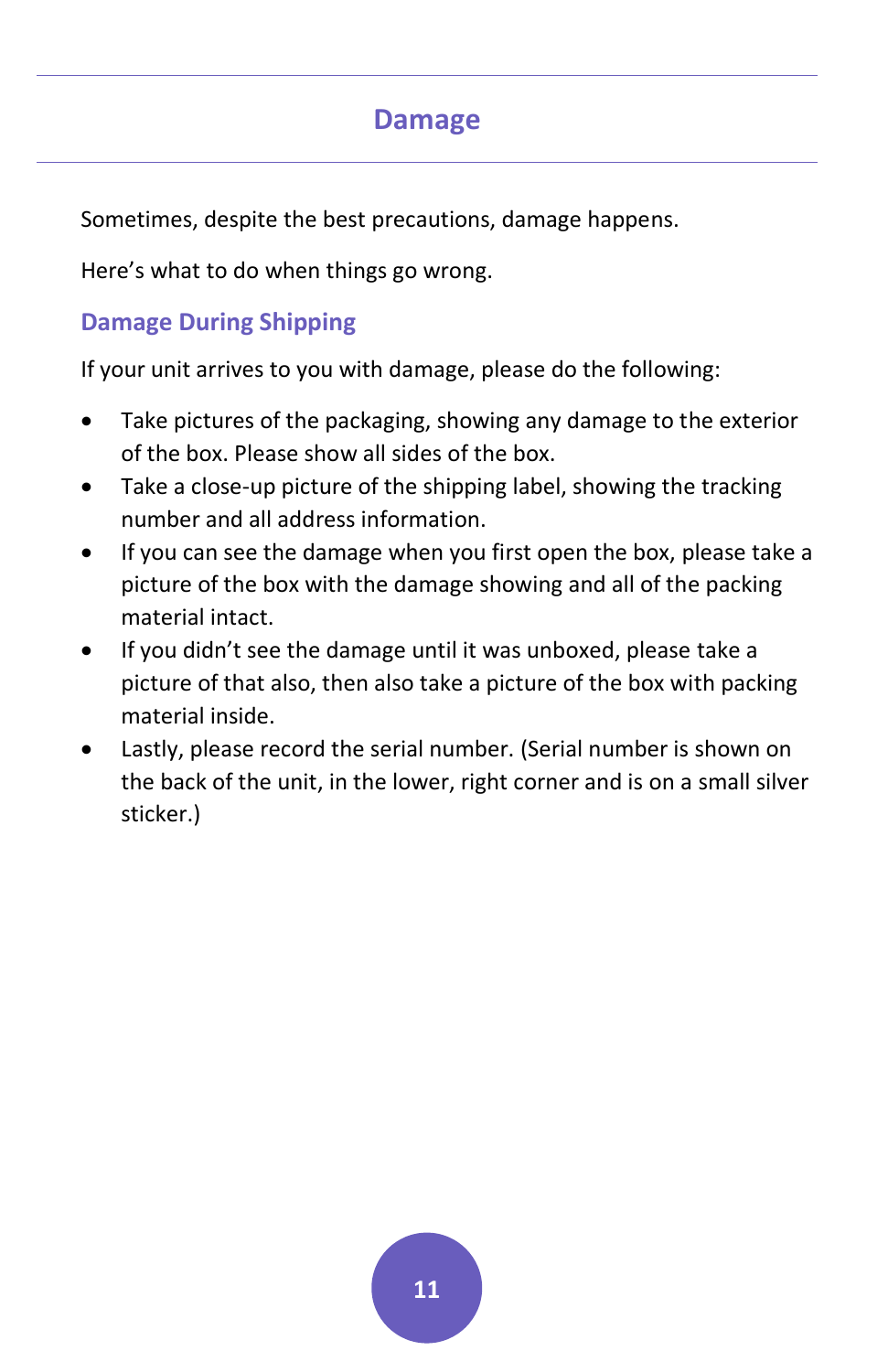Please send those pictures, and a description of what is wrong with the unit, to the sales person that you worked with to get the units delivered. They will ensure that we can work with you to ensure that the situation gets fixed asap.

#### **Product Arrives Intact but Doesn't Function Properly**

If this happens, please contact your sales person and they will set up a video conference to troubleshoot the problem with you. If the issue can't be quickly resolved, we will replace the unit for you.

#### **Damage After Receipt**

If your unit arrived safely, functioned properly, but then suffers damage while you were using it thereafter, please go ahead and contact us anyway. Depending on what the damage was, we may be able to help.

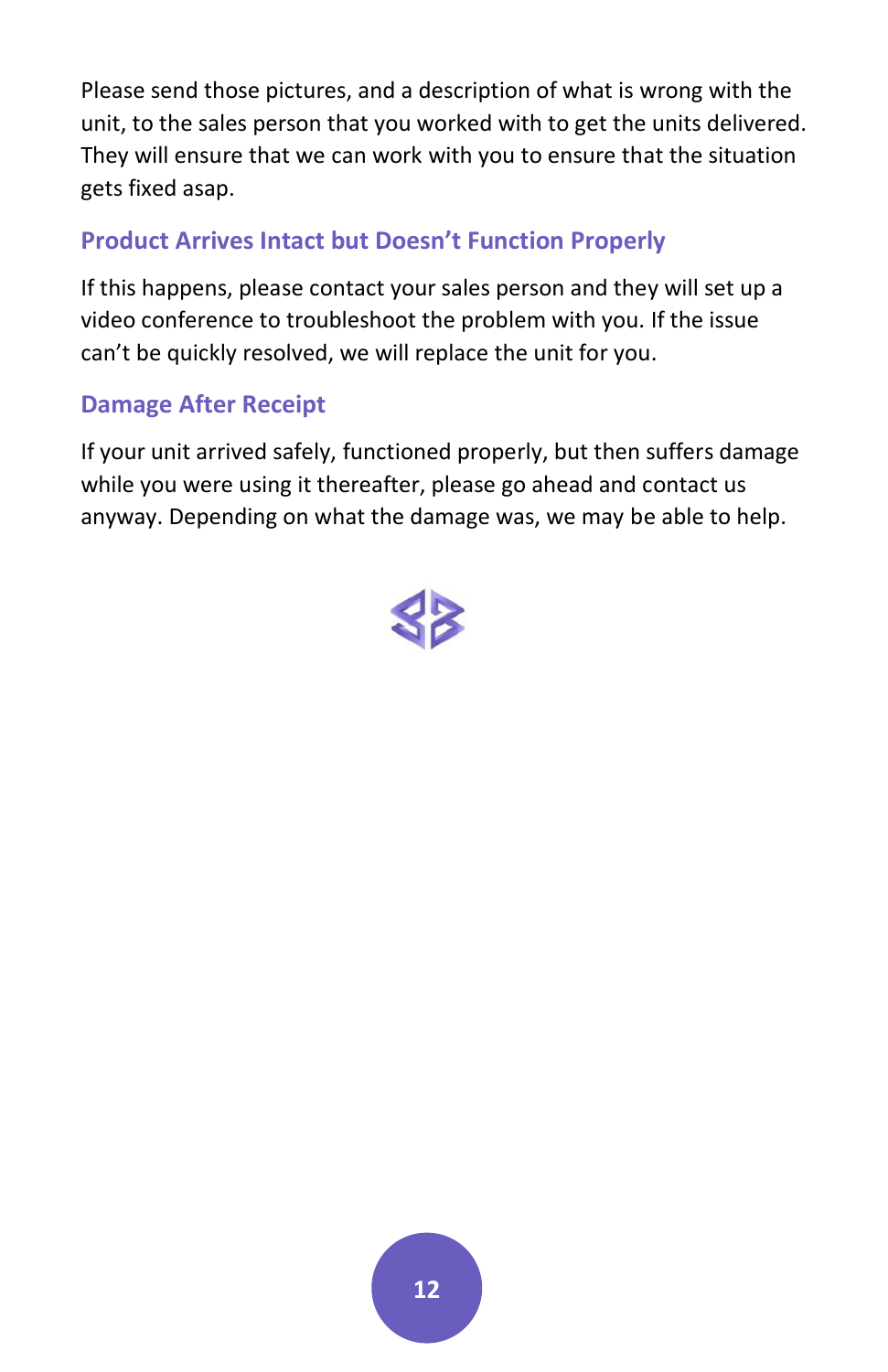## **How to Pack for Travel**

<span id="page-12-0"></span>We highly recommend that you spend some time packing your unit properly for travel before taking it on the road. The CX1 is a robust piece of equipment, but baggage handlers and shipping companies can be very rough and you don't want your unit to arrive in a non-working state.

- 1) Use at least a double-walled box. You want a robust container to prevent your unit from being damaged. You can also consider a Pelican case. If so, we use the Pelican Storm iM2750 Case with Foam when we pack for our own shows and it has served us well.
- 2) Eliminate \*all\* empty space. This includes inside the unit. The more empty space there is, the more the unit can shift around and any shifting lets momentum build, which is how damage occurs. Pack the inside of the unit with bubble wrap or paper. Wrap the unit in bubble wrap and use corner protectors on the unit, if possible. Once the unit is in the box, fill every empty space with bubble wrap or peanuts. Do everything you can to eliminate the possibility of shifting.

That's it. You should be good after that. Seal the box securely and send it away.

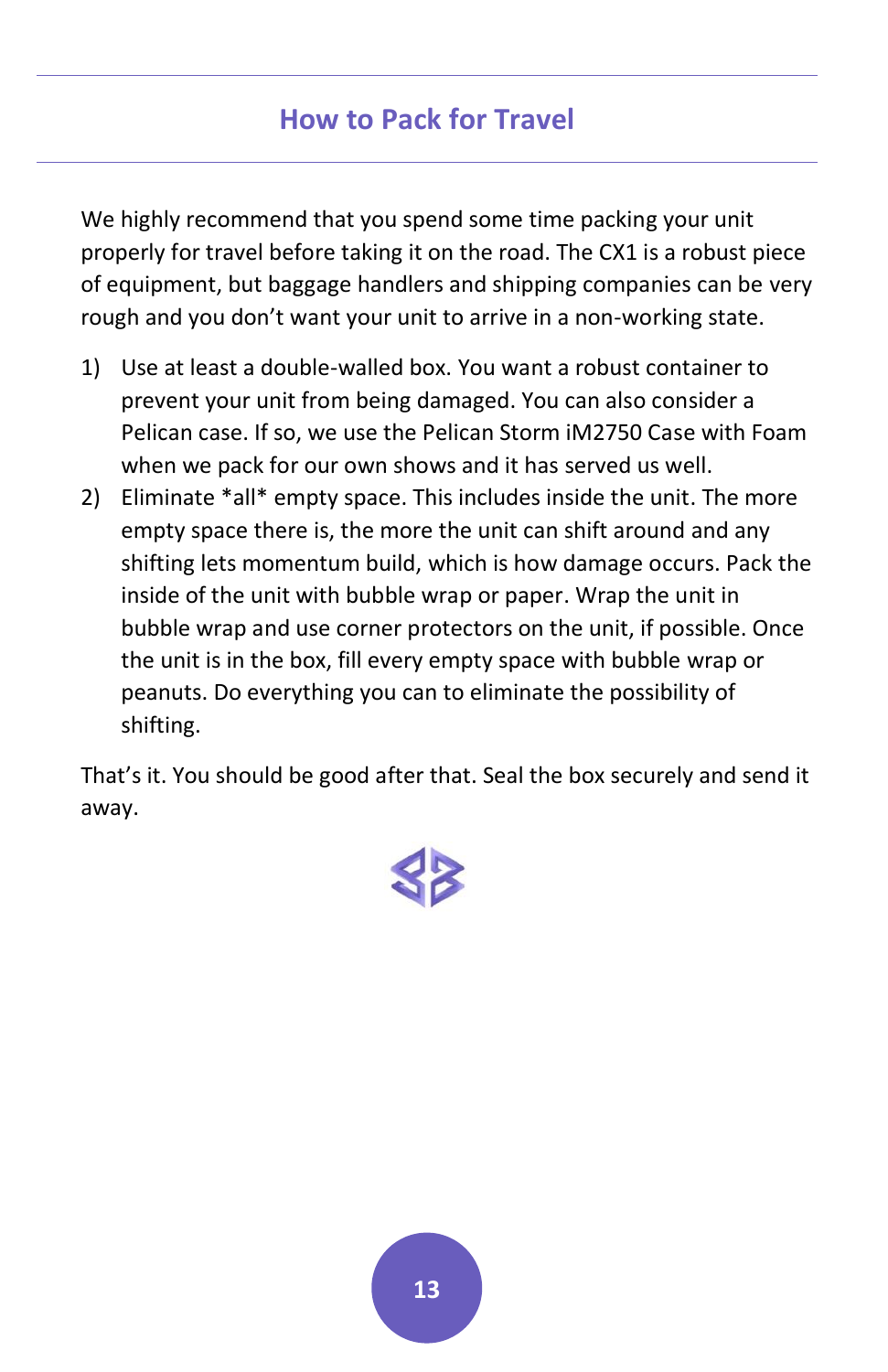# **FAQ**

- <span id="page-13-0"></span>1) When I look at the front door of the CX1, there is a small black rectangle affixed to the upper, left of the door. What is that?
	- a. That's a door sensor and it's there to protect your guests and employees from misuse of the CX1. The CX1 is designed to cease functioning if the unit has power, but the door is open. If anyone opens the door while the cleaning cycle is in progress, the cycle immediately ceases. The cycle can be restarted by closing the door and pushing the activation button again.
- 2) Can UVC light harm my headset's material or its lenses?
	- a. No. UVA (outside light) or UVB (as used with tanning beds) can penetrate glass or plastic and thus can cause damage to the more delicate systems in your headset. However, UVC (medical grade) light is stopped by any thickness of plastic or glass and your headset is completely safe from harm while being disinfected by it.
- 3) If I stare at the lights while the cleaning cycle is running, can I hurt my eyes? Or get a tan while being exposed to the light?
	- a. No. As mentioned above, any amount of glass or plastic stops UVC dead in its tracks. The acrylic walls of the CX1 are complete protection against the UVC light and the system will not run when the door is open. You are safe.
- 4) I held the activation button down for more than three seconds, and now the lights inside the CX1 are blinking on and off and the unit won't respond to anything, regardless of whether the door is open or closed.
	- a. Holding the activation button down for three seconds or more puts the unit into a special maintenance mode that allows us to update the unit's firmware during maintenance or repair. This is not something that an end-user is capable of doing because you don't have the software and equipment to interface with the

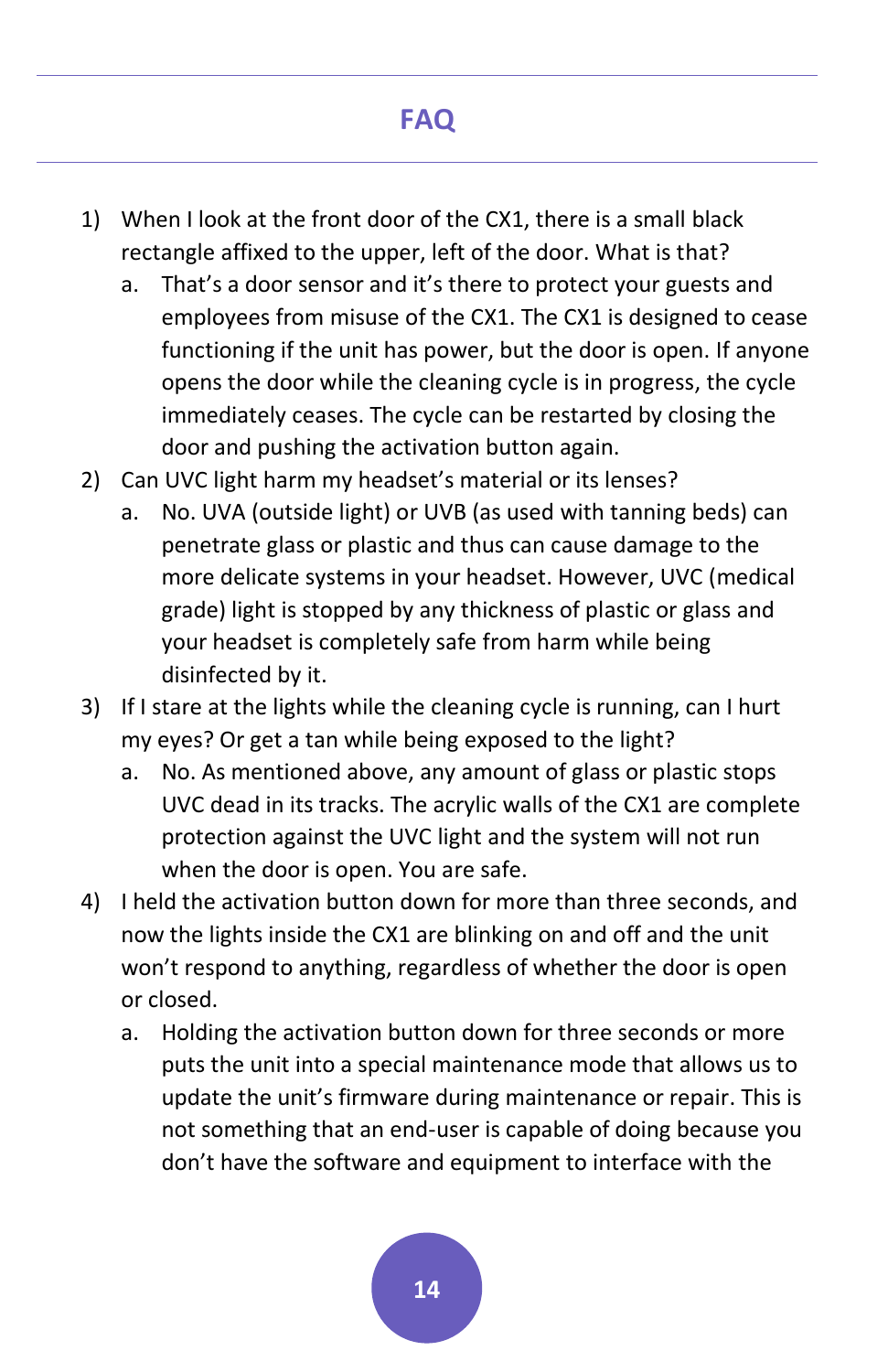logic board of your unit. To reset your unit, just turn the unit's power off and on again and it will operate normally.

- 5) How many amps does a CX1 unit draw?
	- a. Less than 1.5A per CX1 unit.

<span id="page-14-0"></span>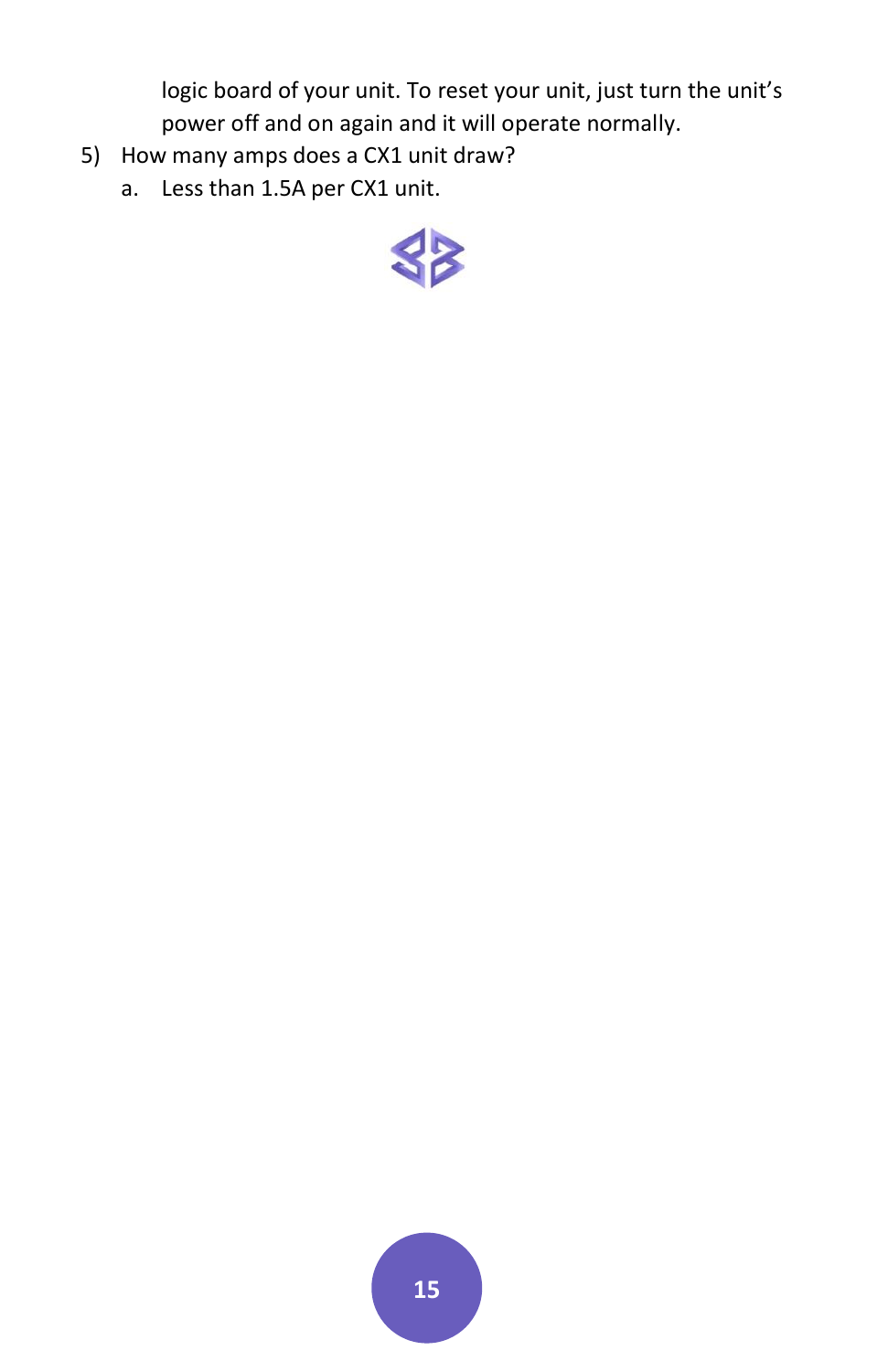## **Certifications & Warnings**



This product converts household current to 12V power for use by its various functions. As such, it is a high power source and high electrical source and should be treated accordingly.

The Cleanbox CX1 rear enclosure is designed to be accessed by trained maintenance technicians only. It is highly recommended that you do not open this compartment without disconnecting all power sources.

The Cleanbox CX1 unit has one power inlet which accepts 100- 240V, 50-60hz power sources.

**FUSE WARNING:** Use only a 5A, 250VAC fuse when replacing the fuse for any reason.

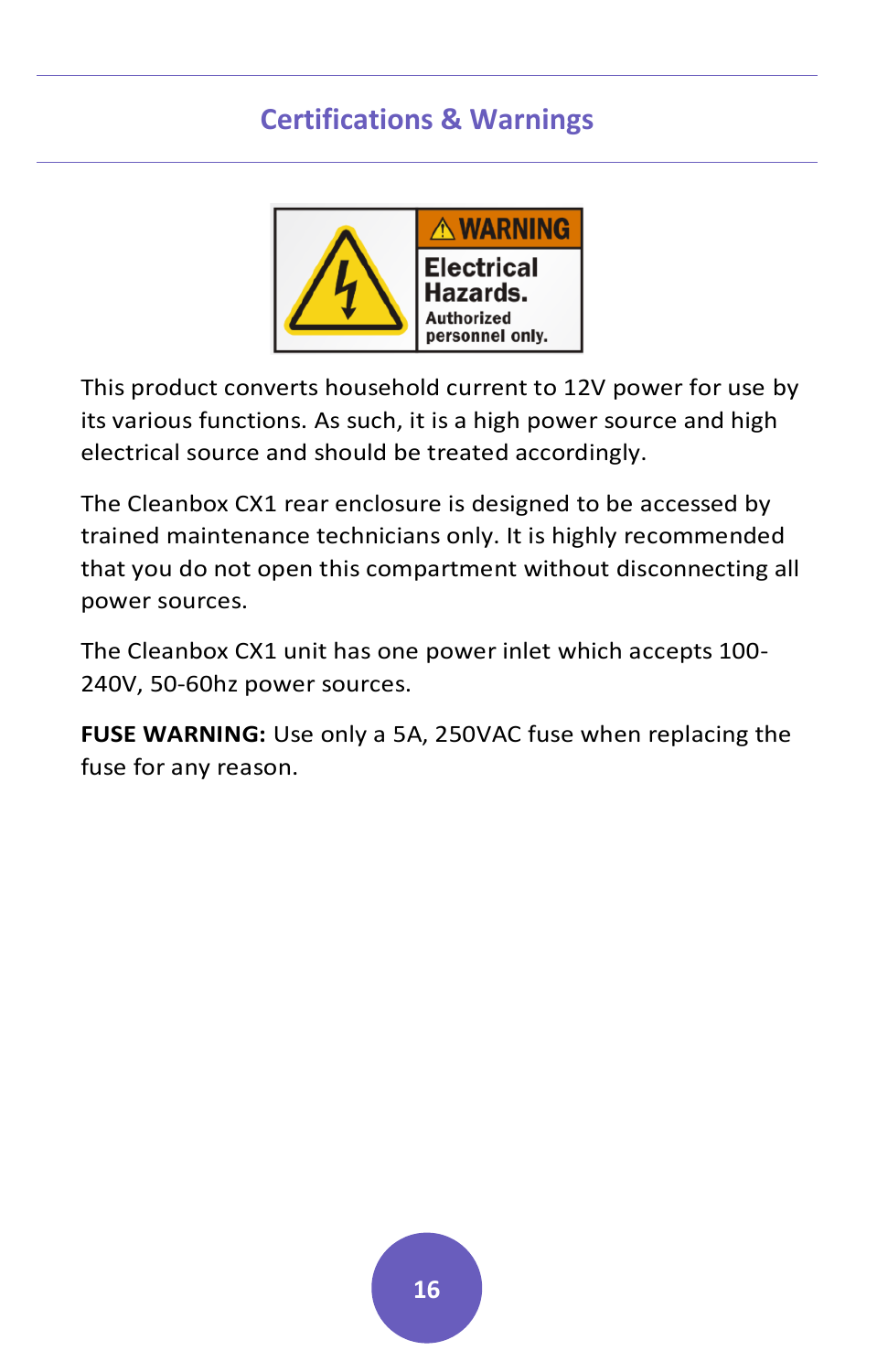

UV Light can be a skin and eye irritant if you are exposed to the light directly without any form of protection. However, the acrylic enclosure of the Cleanbox CX1 unit blocks all UV-C radiation. Do not circumvent the safety systems of the Cleanbox CX1 unit and you are safe.

This Cleanbox CX1, model number 01-02CX1, is rated to handle power input of 100-240V, 50-60Hz.

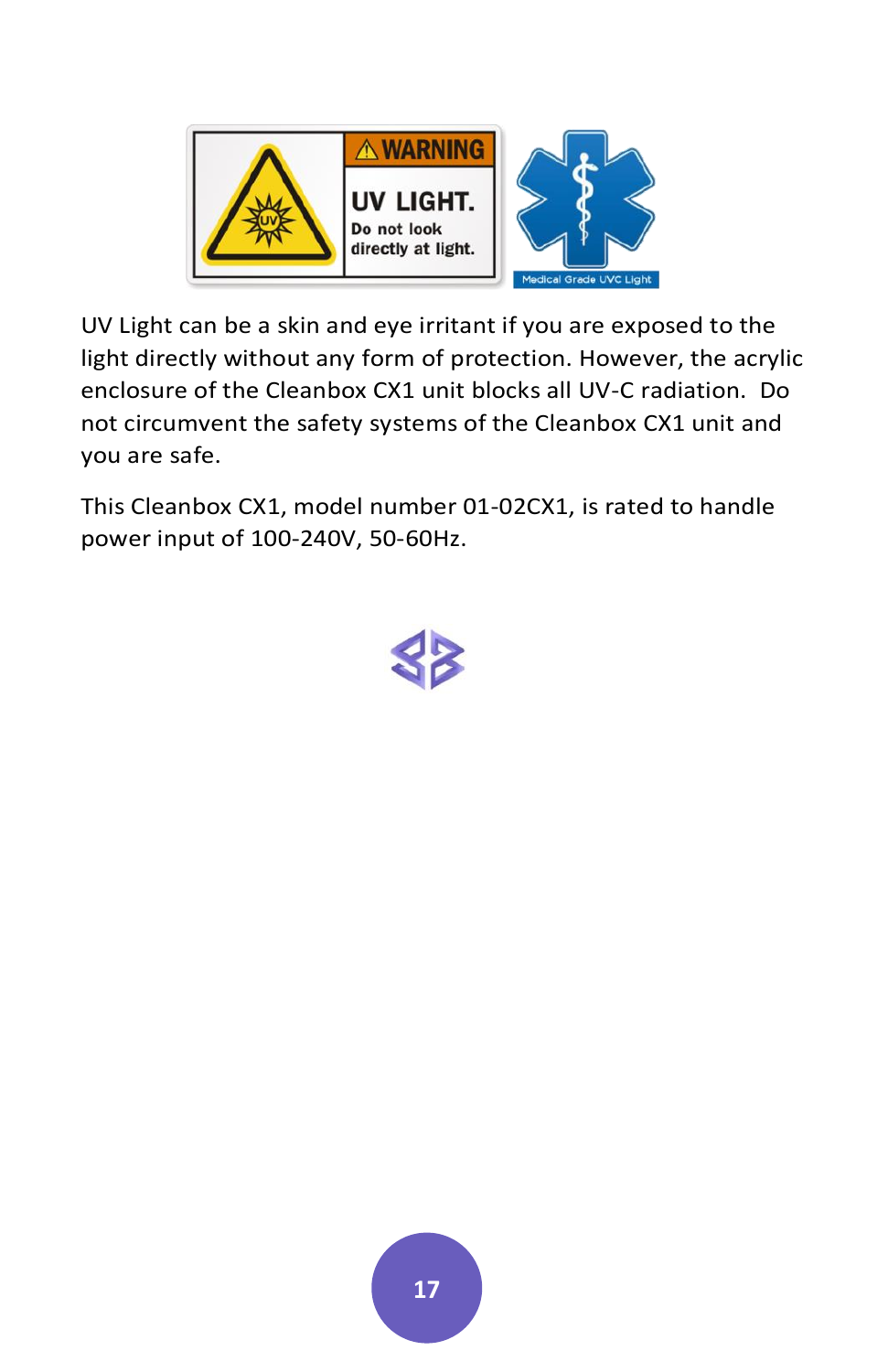# <span id="page-17-0"></span>**Supplier's Declaration of Conformity**

#### **47 CFR § 2.1077 Compliance Information**

#### **Unique Identifier**

Cleanbox CX1, model number 01-02CX1

**Responsible Party**

Cleanbox Technology, Inc.

3129 Tiger Run Ct, Ste 118

Carlsbad, CA 92010

760-385-8820

[www.cleanboxtech.com](http://www.cleanboxtech.com/)

#### **FCC Compliance Statement**

This device complies with Part 15 of the FCC Rules. Operation is subject to the following two conditions: (1) This device may not cause harmful interference, and (2) this device must accept any interference received, including interference that may cause undesired operation.

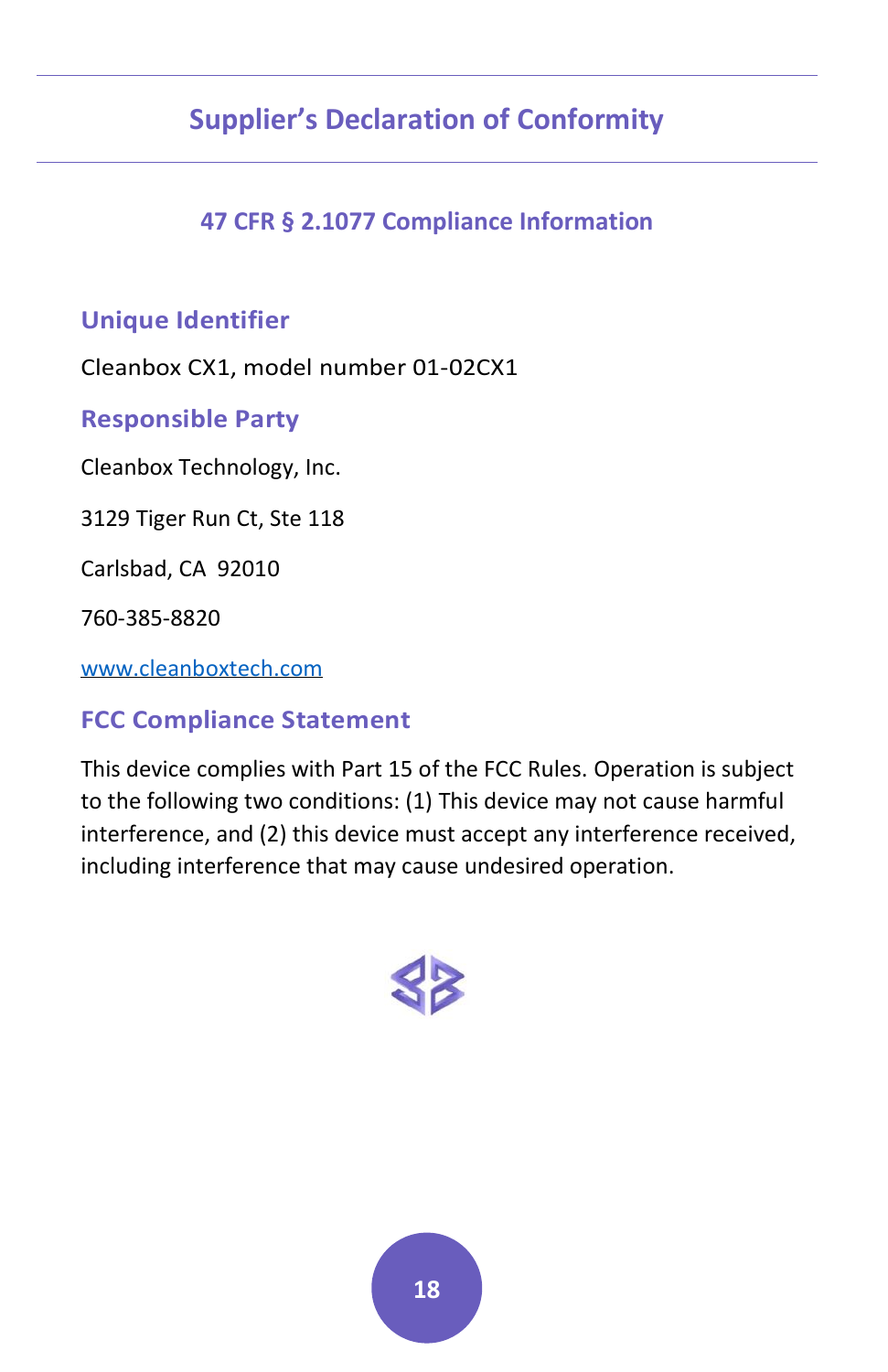## **Independent Testing Procedures**

#### <span id="page-18-0"></span>**How testing works:**

There's only **one way** to definitively determine the efficacy of UVC light: Pathogen culturing & counting.

#### **The testing process:**

- Contaminate a surface on the visor with a known pathogen (i.e. **harmful** bacteria such as MRSA). **Disclaimer: Use a professional lab service to do this. Do not attempt this at home.**
- Take a swab of that surface and put it in a petri dish with an agar growth medium as a control, and then place in an incubator.
- Run 60-second UVC cycle on that surface. Then, take a second swab and put it in separate petri dish within the incubator. Repeat for a 120-second cycle and a 240-second cycle.
- Repeat on each surface area you wish to test.
- Allow petri dishes to grow over a 48-hour period.
- A trained lab technician must then use a microscope to count the pathogens remaining in each petri dish.
- The reduction in count between the control sample and the other cycle sample is how reduction rate or "kill count" is calculated.

**This is an expensive process that must be repeated for each isolated pathogen, but a methodical laboratory process is the only true way to measure how effective our equipment is in disinfecting the surfaces of your HMD.**

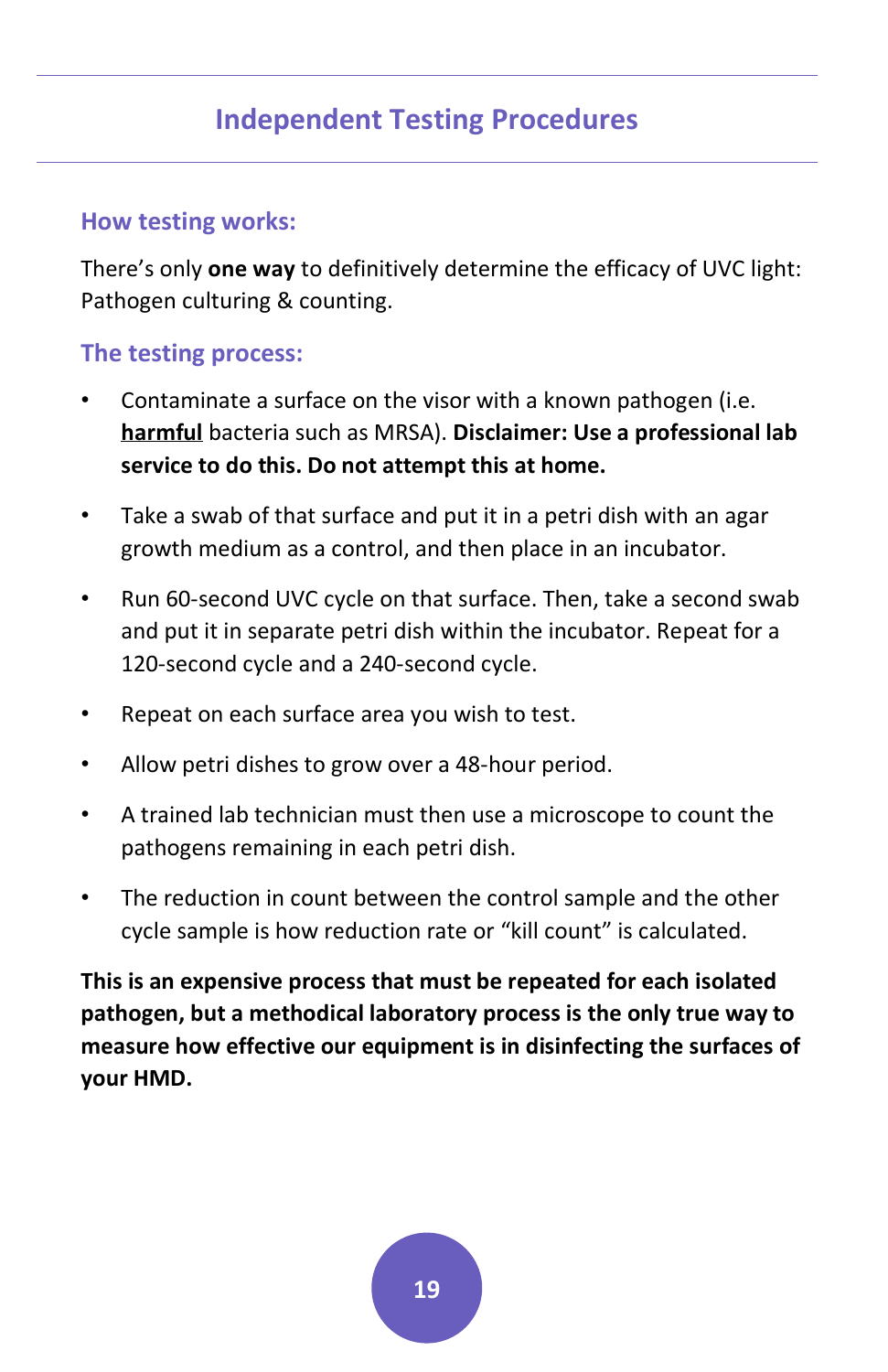#### **Testing that doesn't work:**

Customers have asked if they can utilize easier ways to test the product. The short answer is "No." Any inexpensive, instant or quick-response tests will not accurately measure efficacy.

#### **Protein Residue Testing**

The Orion Clean Card Pro is a device you swab across a surface that quickly changes colors to indicate the presence of protein residue. Since protein residue is a growth medium for pathogens, the theory is that wherever there is a growth medium, there will also be pathogens. This is not accurate when using UVC light to eradicate pathogens. UVC light breaks the DNA of the pathogens, preventing them from breeding. An indication of protein residue is not a direct indicator of dangerous pathogens present.

#### **Independent lab testing centers:**

**ResInnova Laboratories:** 8807 Colesville Rd; Silver Spring, MD 20910; [www.resinnovalabs.com](http://www.resinnovalabs.com/)

**The MicroStar Lab**: 130 Erick Street; Crystal Lake, IL 60014; [www.microstarlab.com](http://www.microstarlab.com/)

Testing for dangerous pathogens requires certified laboratory techniques on high quality laboratory equipment, carefully controlled pathogens and applications, and expert technicians.